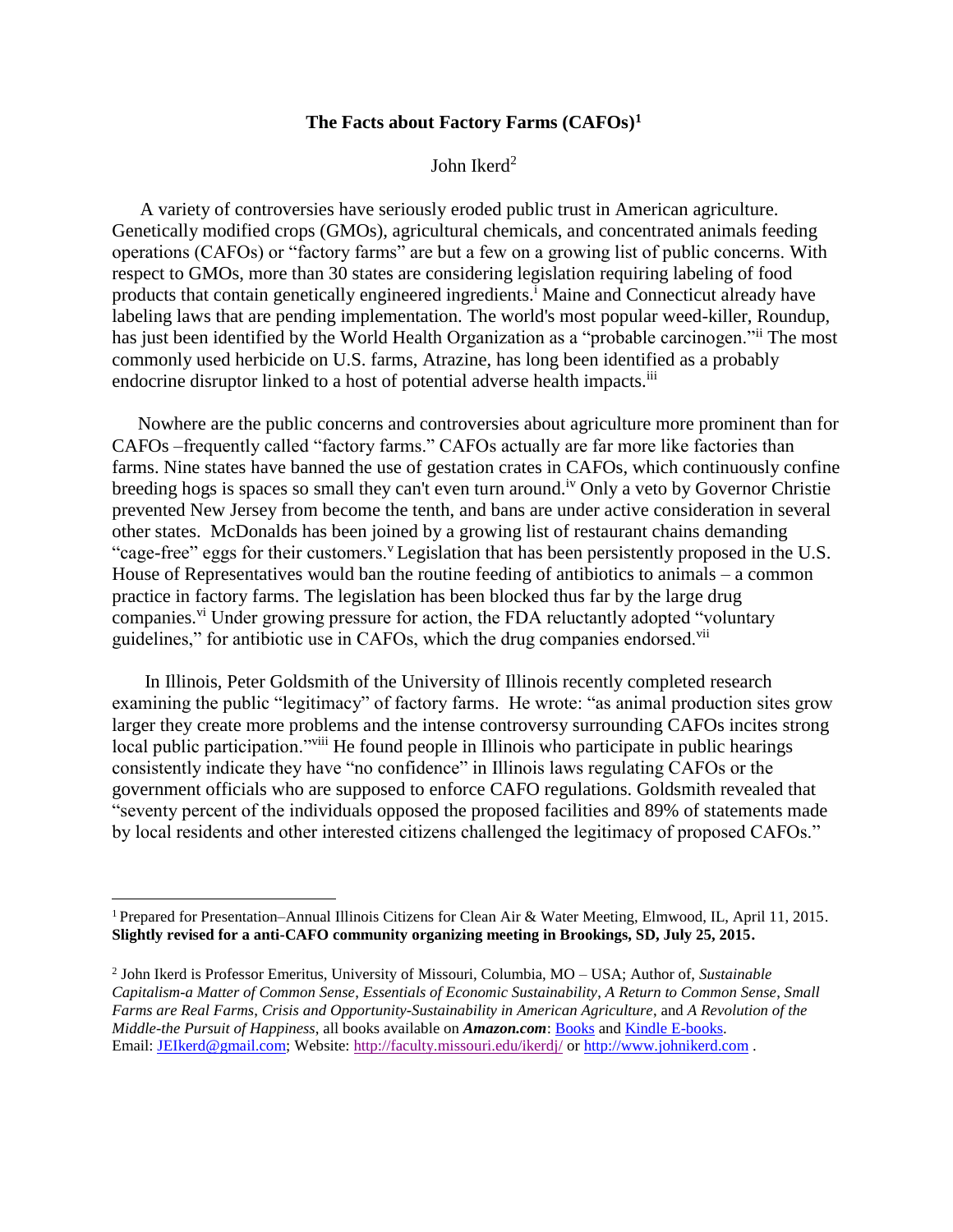He found a mere" 5% of the residents supported CAFOs" – the vast majority of supporters being outside consultants for CAFO operators and government officials.

The Illinois livestock industry recent ran paid "advertisements" proclaiming the economic benefit of consuming Illinois meat and dairy products and encouraging Illinois livestock producers to "stand up" for their industry. These advertisements were part of an ongoing nationwide, multimillion-dollar propaganda campaign designed to – in their words – "increase confidence and trust in today's agriculture."<sup>ix</sup> This national campaign is an attempt to stem the tide of growing public concern about industrial agriculture. *Food Dialogues*, just one initiative of the broader campaign, is sponsored by the U.S. Farmers and Ranchers Alliance—an organization whose funders and board members include the American Farm Bureau Federation along with Monsanto and DuPont – both of which have pledged \$500,000 per year to the campaign. The campaign features the "faces of farming and ranching"—articulate, attractive young farmers, obviously chosen to put the best possible face on the increasingly ugly business of industrial agriculture. The campaign has hired some of the nation's top public relations firms to try to clean up the tarnished public image of industrial agriculture – and they are very good at what they do.

Americans are being challenged to separate truth from fallacy in deciding what kind of agriculture and food system they want, or at least are willing to tolerate. For decades, defenders of industrial agriculture had accused their critics of relying on emotions and misinformation rather than "sound science." Now that the scientific evidence is mounting against industrial agriculture, public relations experts are advising advocates to emphasize "emotional appeals," such as "the faces of farmers" – dismissing "sound-science" as no longer effective in shaping public opinion. The American people must ultimately decide for themselves which emotional appeals they find believable and which assertions they believe are truth and which are fallacies.

In spite of persistent claims to the contrary, the growing public concerns about industrial agriculture are confirmed in reams of highly-credible scientific studies. For example, an extensive 2½-year study of industrial farm animal production was commissioned by the Pew Charitable Trust, a highly-reputable, non-partisan organization. Their 2008 report concluded: "*The current industrial farm animal production (IFAP) system often poses unacceptable risks to public health, the environment and the welfare of the animals themselves."<sup>x</sup>* The prestigious commissioners, including a former governor and a former U.S. Secretary of Agriculture, stated: *"the negative effects of the IFAP system are too great and the scientific evidence is too strong to ignore. Significant changes must be implemented and must start now."* Five years later, an assessment of the industry's response to the Pew Report by the Johns Hopkins Bloomberg School of Public Health indicated that few if any positive changes had been made. <sup>xi</sup> Meanwhile the scientific evidence supporting the initial indictment of CAFOs has continued to grow.

With respect to specific public concerns about water pollution, the PR campaign claims today's modern farmers are responsible stewards of the environment, In fact, industrial agriculture has long been known to be the major cause of huge "dead zones" in the Gulf of Mexico, Chesapeake Bay, and elsewhere. While mismanagement of fertilizers is the major contributors to the dead zones, CAFOs also are documented polluters of streams and groundwater. For example, 1998 EPA study found 35,000 miles of streams in 22 states and ground water in 17 states that had been polluted by industrial livestock operations.<sup>xii</sup> At the time,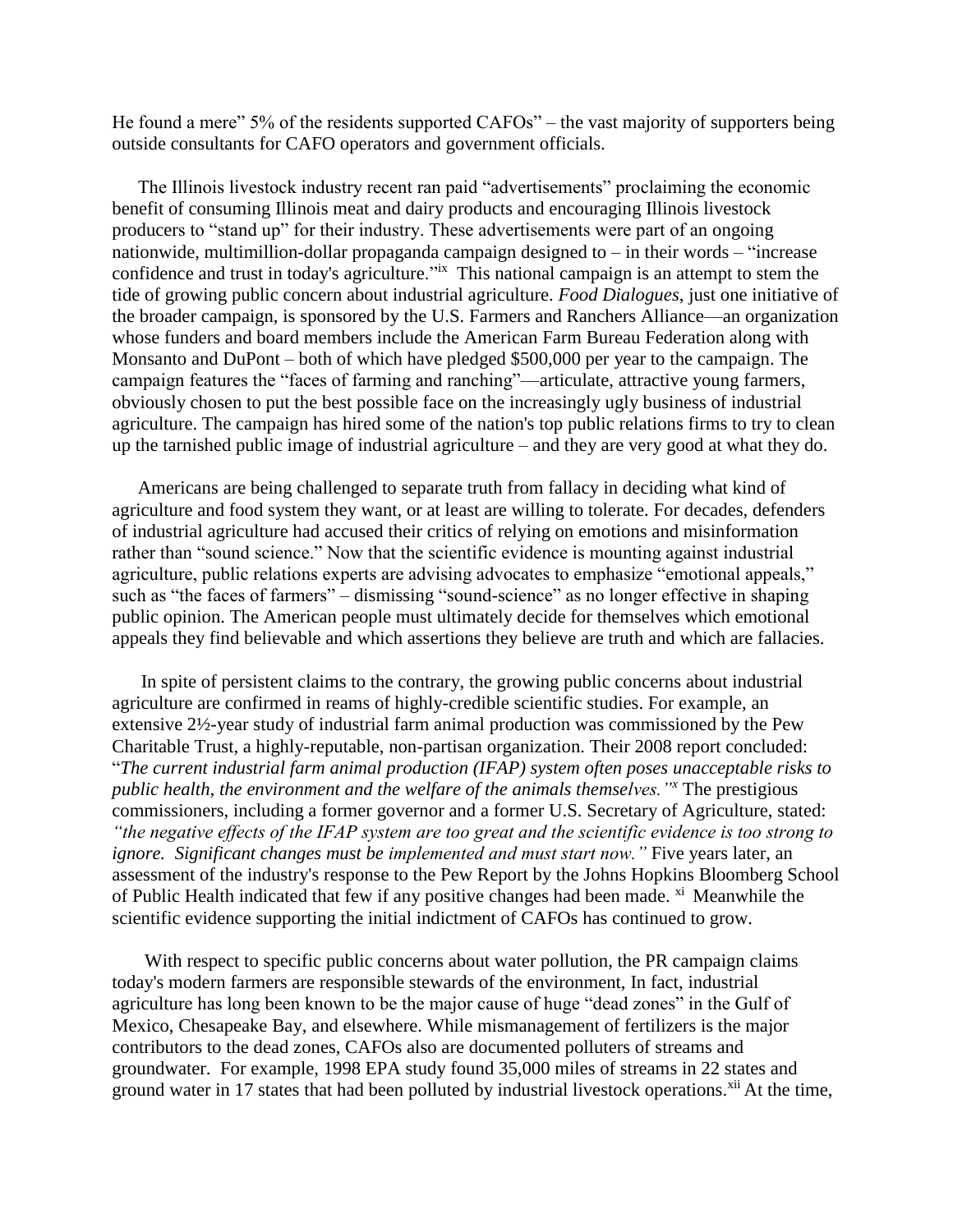the EPA was preparing to sue CAFO operators for violating the Clean Water Act. But there was a change in the political administration in DC, so no action was taken, and no similar studies have been done since. As a last defense, CAFO operators claim they are doing a better job of manure management than the traditional independent farmers they displaced. However, the Iowa Department of Natural Resources has documented a three-fold increase in "impairments" of water bodies in Iowa between 2002 and 2012, years when CAFO were rapidly replacing independent Iowa family hog farms.<sup>xiii</sup>

Water pollution isn't just an environmental issue. The public health risks of CAFOs posed by water polluted by livestock manure are essentially the same as those posed by untreated human sewage. A "small" CAFO, meaning 1,000 animal units or 2,500 head of hogs generates biological waste equivalent to the human waste from a municipality of  $7,500$  to 10,000 people.<sup>xiv</sup> There are logical reasons for requiring sophisticated, multi-stage waste treatment systems for municipalities of 7,500 to 10,000 people. It would be unthinkable that the people in a municipality of 10,000 people would be allowed to spread their untreated sewage in their backyards to be flushed away with the storm water. Yet it is legal to spread even far larger amounts of raw sewage from CAFOs. Effective waste treatment systems for CAFOs are available but have consistently been deemed "economically infeasible."

With respect to the inhumane treatment of farm animals, the PR campaign claims that factory farm operators have an economic incentive to treat their animals well in order to keep them healthy and productive. In fact, most farm animals are sent to slaughter at young ages, before most injuries or chronic illnesses can cause significant weight loss or death. For example, the natural lifespan of a chicken is 7 to 20 years, but broiler chickens today are slaughtered at 6 to 8 weeks and laying hens at around 18 months. A dairy cow in a CAFO is lucky to last 4 to 5 years, about one-third the normal lifespan of a healthy dairy cow. Hogs have a 10-15 year lifespan but most are killed at 5-6 months. In fact, CAFO operators see sick and dying animals as undesirable but necessary economic costs of doing business. The physical and mental suffering of animals is given no consideration other than the impact on the economic bottom line.

A person doesn't have to be a vegan or "radical animal rightest," or even a member of HSUS, to be concerned about the inhumane treatment of farm animals. Animals are sentient, feeling, living beings, not inanimate mechanisms. I visited Poland a few years ago and had an opportunity to visit the Majdanek Nazi concentration/extermination camp near Lublin. The rows of barracks where prisoners lived short, miserable lives awaiting extermination was an eerie reminder of the rows of CAFO building that line the roads of the Midwest where animals live under similar conditions with a similar fate. There are not humane "concentration camps." Research in the past 50 years has confirmed that: "intensive production systems and severe confinement invariably leads to greatly reduced animal welfare." xv

With respect to food safety, the corporately-funded PR campaign proclaims that Americans have the safest, most healthful food system in the world. While this may have been true in the past, there is growing scientific evidence that food safety has diminished with industrialization of the American food system – including industrial agriculture. Recalls of food products of animal origin contaminated with salmonella, listeria, Campylobacter, and E-Coli, even if not yet routine, have become far from uncommon.<sup>xvi</sup> Studies consistently have shown that significant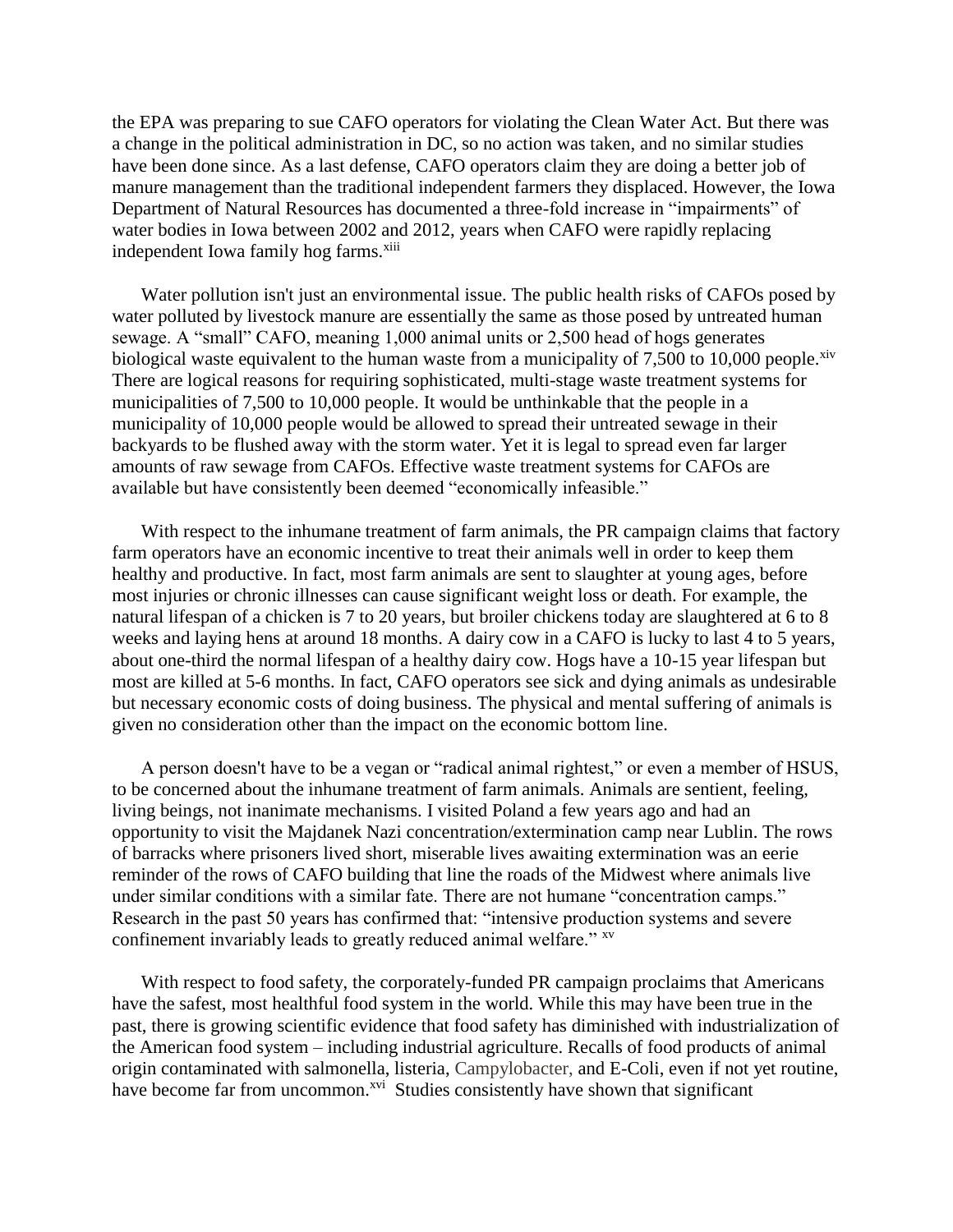percentages of livestock and poultry products in retail food markets are contaminated with a variety of infectious bacteria.<sup>xvii</sup> A large percentage of bacteria found in contaminated animal food products have been resistant to multiple antibiotics, including the deadly MRSA.<sup>xviii</sup>

Most instances of contaminations of food with infectious bacteria likely take place in slaughter houses where meat is accidently exposed to the contents of the stomachs and intestines of slaughtered animals. However, studies have verified that the high energy rations fed to animals in CAFOs to maximize feeding efficiency provide an ideal breeding environment for organisms that are particularly toxic to humans, such as the deadly E-Coli 0157:H7. Switching animals from high-concentrate to high-forage rations have been found to reduce the shedding or potential contamination risks from E-Coli 0157:H7, suggesting that livestock raised on pasture or in grazing systems, rather than in factory farms, present lower food safety risks.<sup>xix</sup>

The ongoing legislative efforts to ban routine feeding of antibiotics to animals to promote growth are also backed by compelling scientific evidence. In fact, the FDA has known since the 1970s that routine feeding of antibiotics to livestock and poultry in CAFOs is a common source of antibiotic resistant bacteria, such as MRSA. An estimated 80% of all antibiotics in the U.S. are used for livestock and poultry and 70% is routinely fed at sub-therapeutic levels. A comprehensive 2004 U.S. General Accounting Office review of the scientific literature on antibiotic resistance clearly linking antibiotic resistance to livestock feeding reported: "many studies have found that the use of antibiotics in animals poses significant risks for human health, but a small number of studies contend that the health risks of the transference are minimal."xx

By 2013, a U.S. Center for Disease Control and Prevention report confirmed that any doubt about the potential for transference of antibiotic resistant bacteria from animals to humans has been resolved: "Scientists around the world have provided strong evidence that antibiotic use in food-producing animals can harm public health… Use of antibiotics in food-producing animals allows antibiotic-resistant bacteria to thrive while susceptible bacteria are suppressed or die. Resistant bacteria can be transmitted from food-producing animals to humans through the food supply."<sup>xxi</sup> Antibiotic resistant bacteria is a major public health risk and clearly linked to CAFOs.

Noxious odors are usually the first and probably most frequent concern expressed by neighbors of CAFOs. Proponents claim that while odors from CAFOs may be an occasional nuisance, they are no different from other agricultural operations which, by their nature, emit dust particles and odors into the air. While defenders of factory farms label complaining neighbors emotional or overly sensitive, a growing body of scientific evidence confirms that their concerns are well-founded. In fact, the anaerobic processes by which animal manure decomposes in the large manure pits and cesspools associated with CAFOs are quite different from aerobic decomposition of manure in open fields. Chemical compounds associated with noxious odors from factory farms include antibiotic-resistant bacteria, viruses, E. coli, Salmonella, parasites, antibiotics, hormones, nitrate, hydrogen sulfide, ammonia, and more.<sup>xxii</sup>

Numerous scientific studies by reputable health institutions have also linked air pollution from CAFOs to a variety of respiratory ailments not only of people working in CAFOs but also of people living nearby. Studies have shown CAFOs to be particularly detrimental to the health of children in nearby schools.<sup>xxiii</sup> As with water pollution, new technologies to control odors,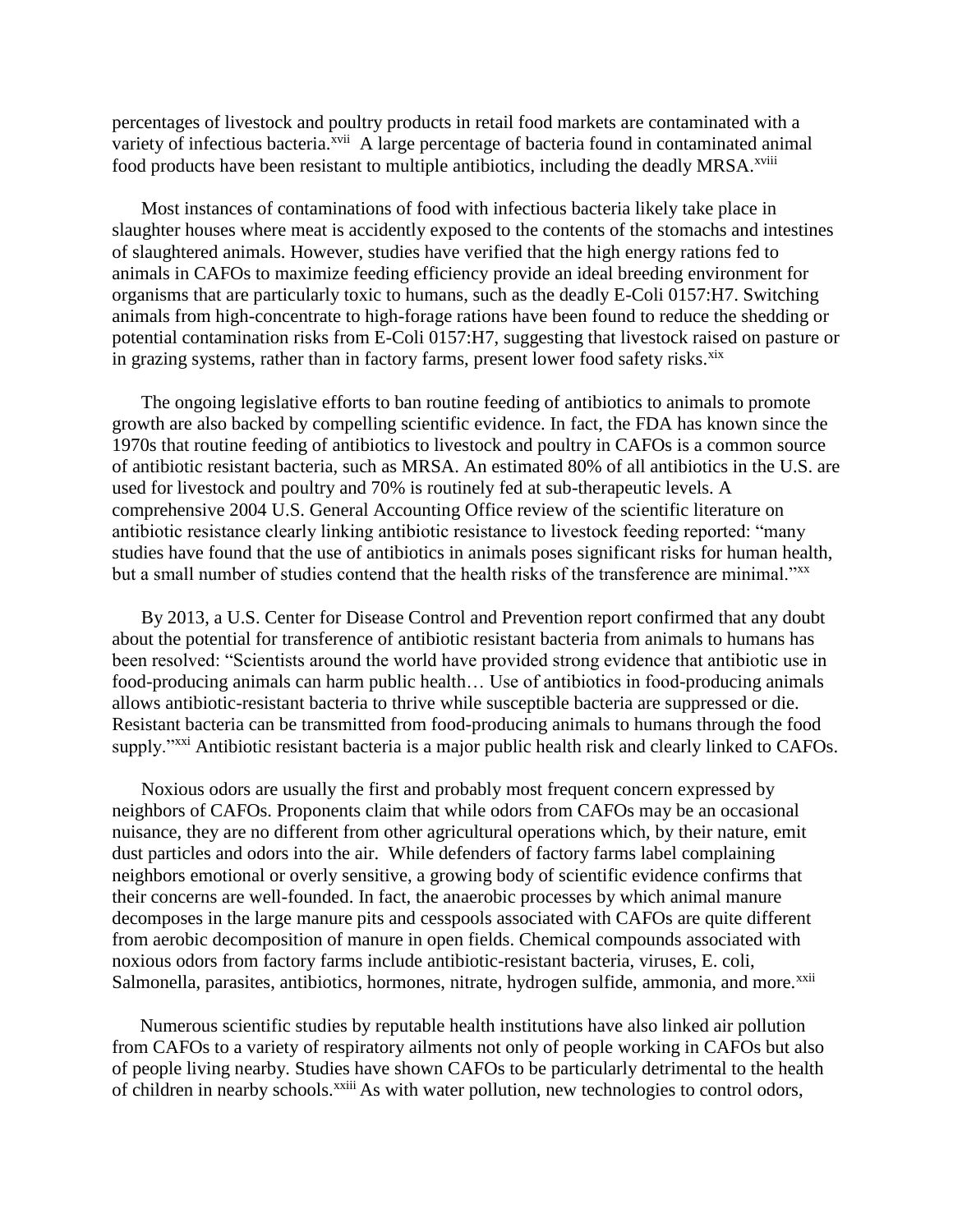have been promised for decades, but no effective controls have been deemed "economically feasible." The Sierra Club, Iowa Citizens for Community Improvement, and Humane Society of the U.S. have recently sued the EPA for failure to enforce the Clean Air Act by regulating air emissions from CAFOs.<sup>xxiv</sup> Hopefully, this case will bring the compelling evidence that odors from factory farms represent public health risks to widespread public attention.

In spite of growing opposition, rural people are told they have to endure nuisance and public health risks because industrial agriculture is the foundation of the rural economy. In truth, the industrialization of agriculture has had a devastating effect on rural economies. The economic benefits of industrialization arise from reducing costs of labor and management by reducing the number of workers and skill-level of workers. As a result, the industrialization of agriculture has replaced independent family farmers with a far smaller number of farm workers, most of whom are paid poorly. In 1960, farmers were still more than eight percent of the U.S. workforce but are less than one percent today. Between 1980 and 2008, as CAFOs replaced independent livestock farmers, USDA statistics indicate the number of beef cattle operations fell by 41%, hog farms declined by  $90\%$ , and dairy farms fell by  $80\%$ .<sup>xxv</sup> Rural communities have suffered both economically and socially from this loss of traditional farm families.

A 2008 Pew Commission report concluded: "Economically speaking, studies over the past 50 years demonstrate that the encroachments of industrialized agriculture operations upon rural communities result in lower relative incomes for certain segments of the community and greater income inequality and poverty, a less active "Main Street," decreased retail trade, and fewer stores in the community."xxvi A 2006 study commissioned by the State of North Dakota Attorney General's Office reviewed 56 socioeconomic studies documenting the economic impacts of industrial agriculture in general on rural communities. The studies consistently "found detrimental effects of industrialized farming on many indicators of community quality of life, particularly those involving the social fabric of communities."xxvii The only kinds of economic development attracted to "industrial agricultural communities" are other environmentally polluting and socially degrading industries. This is not sustainable economic *development*; it is industrial economic *exploitation*.

A clear message of the industry PR campaign is that Americans in general must be willing to accept the environmental, public health, and food safety risks of industrial agriculture to avoid raising "food prices" and massive global starvation in the future. In fact, there is nothing to indicate that industrial agriculture has produced more food that could have been produced with more sustainable methods, only that industrial agriculture has employed far fewer farmers. Any production costs advantages have been more than offset by higher marketing margins and profits elsewhere within the corporate food supply chain of which industrial agriculture is a crucial link.<sup>xxviii</sup> Over the past 20 years, an era of intensive agricultural industrialization, U.S. retail food prices have risen faster than overall inflation rates.<sup>xxix</sup>

In fact, there are viable alternatives to CAFOs and other industrial production systems. A comprehensive review in the journal *Nature* compared studies of *organic* and conventional crop yields in "developed" countries concluding: "Under certain conditions—that is, with good management practices, particular crop types and growing conditions—organic systems can ... nearly match conventional yields."<sup>xxx</sup> In fact, these studies underestimate the potential for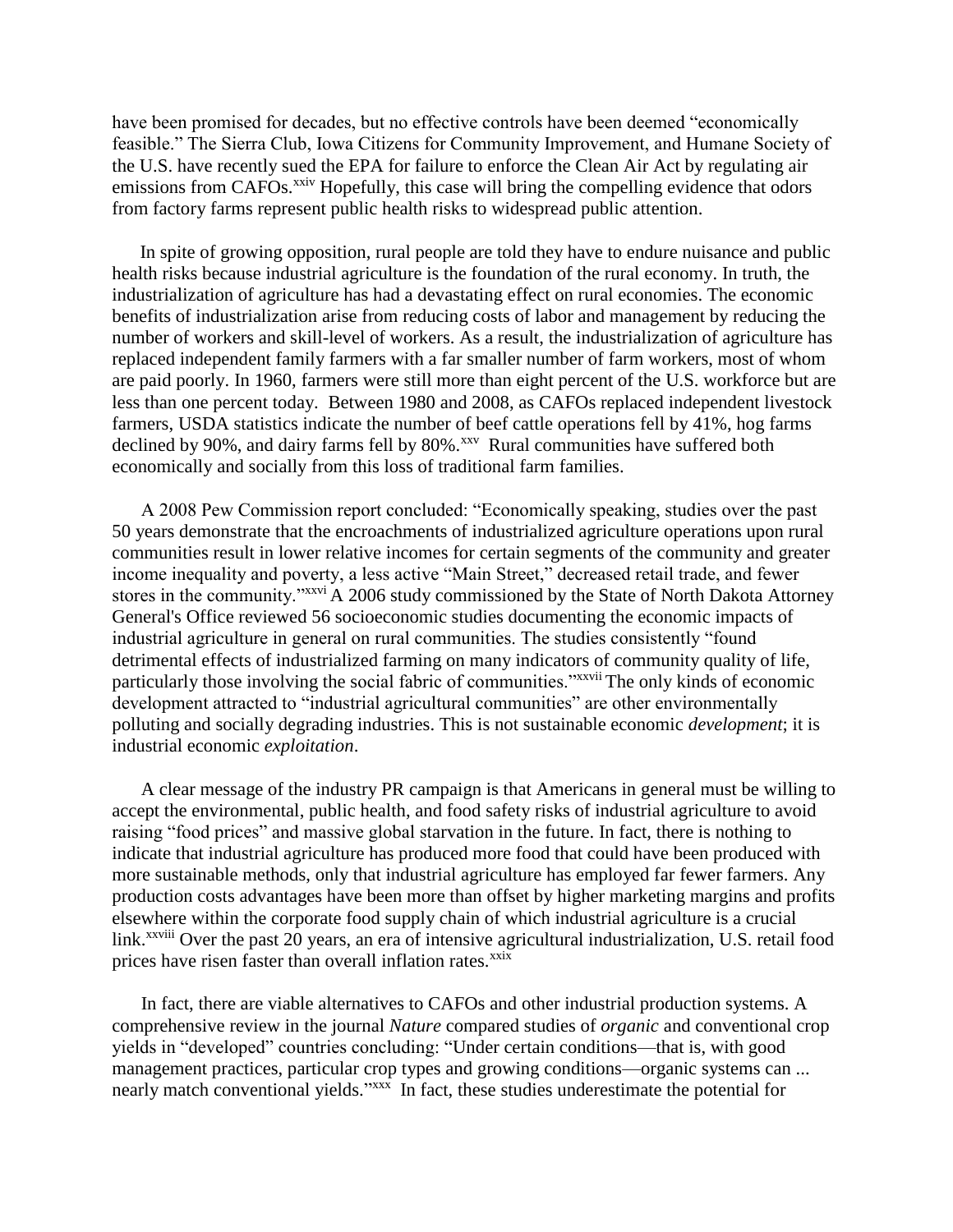sustainable farming systems because they were carried out by researchers on research farms rather than on actual farms of experienced sustainable farmers. Furthermore, sustainability, not yields or production, is the major challenge of farming the U.S. and the rest of the so-called developed world.<sup>xxxi</sup> More than 30% of U.S farm income today comes from "exports" rather than domestic consumption, 40% of the U.S. corn crop has been going to produce ethanol, not food, and Americans waste nearly half of all food produced.

In addition, the rest of the world doesn't need our agricultural exports or our industrial agriculture. Small, diversified farms already provide food for least 70% of the global population and could double or triple yields without resorting to industrial production methods.<sup>xxxii</sup> Numerous global food studies sponsored by the United Nations have exposed the myth that industrial agriculture produces food for the hungry. For the example, after showing early promise, much of the increased food production attributed to the *Green Revolution* ended up being exported rather than used to alleviate domestic hunger. Recent global studies call for the development of sustainable farming systems, such as permaculture and agroecology.<sup>xxxiii, xxxiv</sup> The world doesn't need industrial agriculture, and we Americans don't need to sacrifice the natural environment, public health, or the future of our rural communities in order to "feed the world."

The studies and reports I have cited here are readily available on the Internet; so why don't most people already know the truth about industrial agriculture? The primary reason is that industrial agriculture is treated as "farming" rather than as "industry." This is the reason the corporate propaganda campaign is trying so hard to convince people that industrial farmers are no different from traditional family farms by featuring the "faces of farmers and ranchers." This is a fallacy. In truth, in virtually every important respect, industrial farming operations are very different from traditional family farms. Farming traditionally has been a way of life, not just a business that makes money to support a family.

On traditional family farms, the family and farm are inseparable, and both are inseparable from their community. What is good for the community is good for the farm. Traditionally, farmers manage a diversity of farm enterprises, including crops and livestock to mimic the mutually beneficial relationships among the diverse elements of healthy living ecosystems. Wastes from some enterprises become productive inputs for others, and products from some become raw materials for others. Wastes not utilized by farm enterprises are of magnitudes and concentrations easily assimilated in sustaining the biological health of natural ecosystems. Traditional farmers respect the bounds as well as the bounty of nature.

As a result, traditional family farms need only minimal public oversight and regulation. Regulations are only needed to correct occasional lapses in responsibility or to restrain the few who stray from the traditional culture of agriculture. Current laws and regulations of farming are based on the nature of traditional family farms, not today's so-called modern industrial farms. Current regulations obviously are not adequate for industrial agriculture, even if the "farms" are owned and operated by families. Such farming operations need to be continually monitored and regulated, much as other industrial operations are monitored and regulated. Families that operate factory farms are not necessarily better or worse people than families on traditional farms. They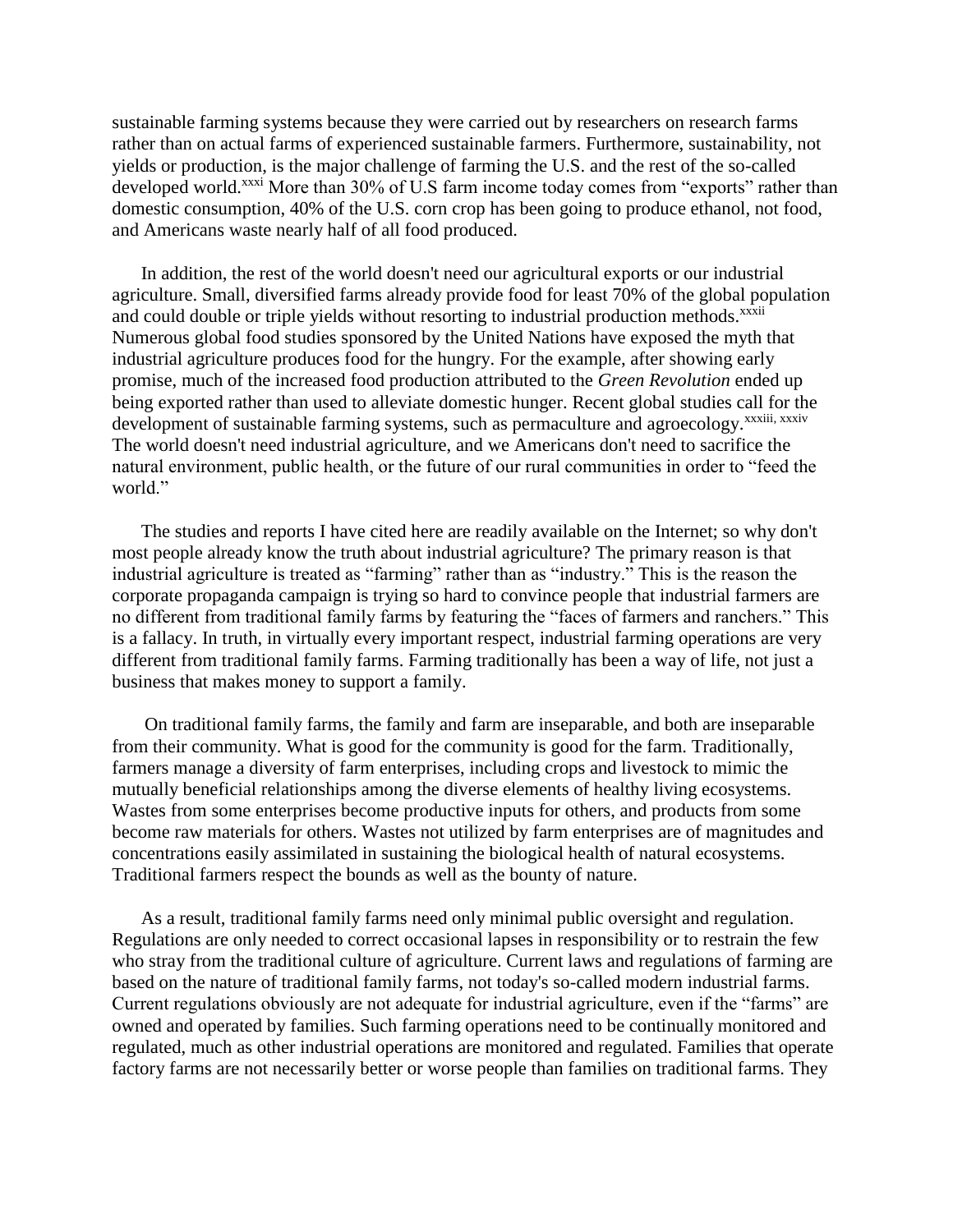are just managing an industrial operation, a factory, rather than a traditional farm, and they must be regulated accordingly.

Finally in desperation, the defenders of industrial agriculture proclaim, that in spite of public concerns, industrial agricultural practices are legal and therefore farmers have a legal right to use them. Perhaps so, but the fact that something is legal does not mean that it is moral. Slavery was once legal, but slavery was never moral. Women were once treated as the legal property of their husbands, but it was never moral to do so. It was once legal to smoke in airplanes and other public places, but it was never moral to impose needless health risks on someone else.

Ultimately, people in both rural and urban communities must separate the truth from fallacy and find the courage to stand up for their basic human rights of self-determination and selfdefense, regardless of what our current laws or constitutions may allow. As our forefathers wrote in their Declaration of Independence, whenever people are confronted with situations that "reasonable persons" would find threatening to their basic right of "life, liberty and the pursuit of happiness," they have right to defend themselves – even if it requires rejecting the rules of laws that fail to "effect their safety and happiness."

Even as the scientific evidence mounts against them, industrial agriculturists cling to the futile "tobacco defense," by claiming the science is still inconclusive. As did the evidence linking tobacco smoking to public health, the scientific evidence against industrial agriculture eventually will become so large that it cannot be denied. It took several decades to change regulation of the tobacco industry, even after the evidence against the tobacco industry was clear. We need to continue to proclaim the truth and reject the fallacies. We need to inform the citizenry of the negative impacts of industrial agriculture in general and CAFOs in particular on the safety and happiness of both rural and urban residents. Eventually, the growing public consensus of concern will become so strong that it simply can no longer be denied.

In the meantime, there are occasions when individuals must act collectively, as communities rather than simply as individuals, to defend their rights against common threats. Our founding fathers stated in their Declaration of Independence that the fundamental purpose of government is to protect the unalienable rights of the governed which are endowed to all equally by the Creator. Among those rights, the listed "life, liberty, and the pursuit of happiness." There is no more fundamental right than the right to life, and live in inherently dependent on clean air, clean water, and wholesome food. Among the liberties ensured by the Constitution is the right to peaceful enjoyment of our homes and our surrounding environment. We also are ensured the right of self-determination – the right to decide when our well-being in threatened and to defend ourselves when necessary. These are rights essential to our pursuit of happiness – and all are currently being infringed or denied to rural people by industrial agriculture or factory farms.

Industrial farmers may have a "legal right" to continue polluting streams with chemical and biological wastes and destroying their neighbors' health and quality life, while producing unsafe and unhealthy foods. But that does not mean they have a "moral right" to do so. We Americans have a basic human right supposedly guaranteed by our Constitution to protect our health and the health of our social and ecological communities. I suggest that we all also have a *moral responsibility* to inform ourselves – to separate truth from fallacy – and to take whatever actions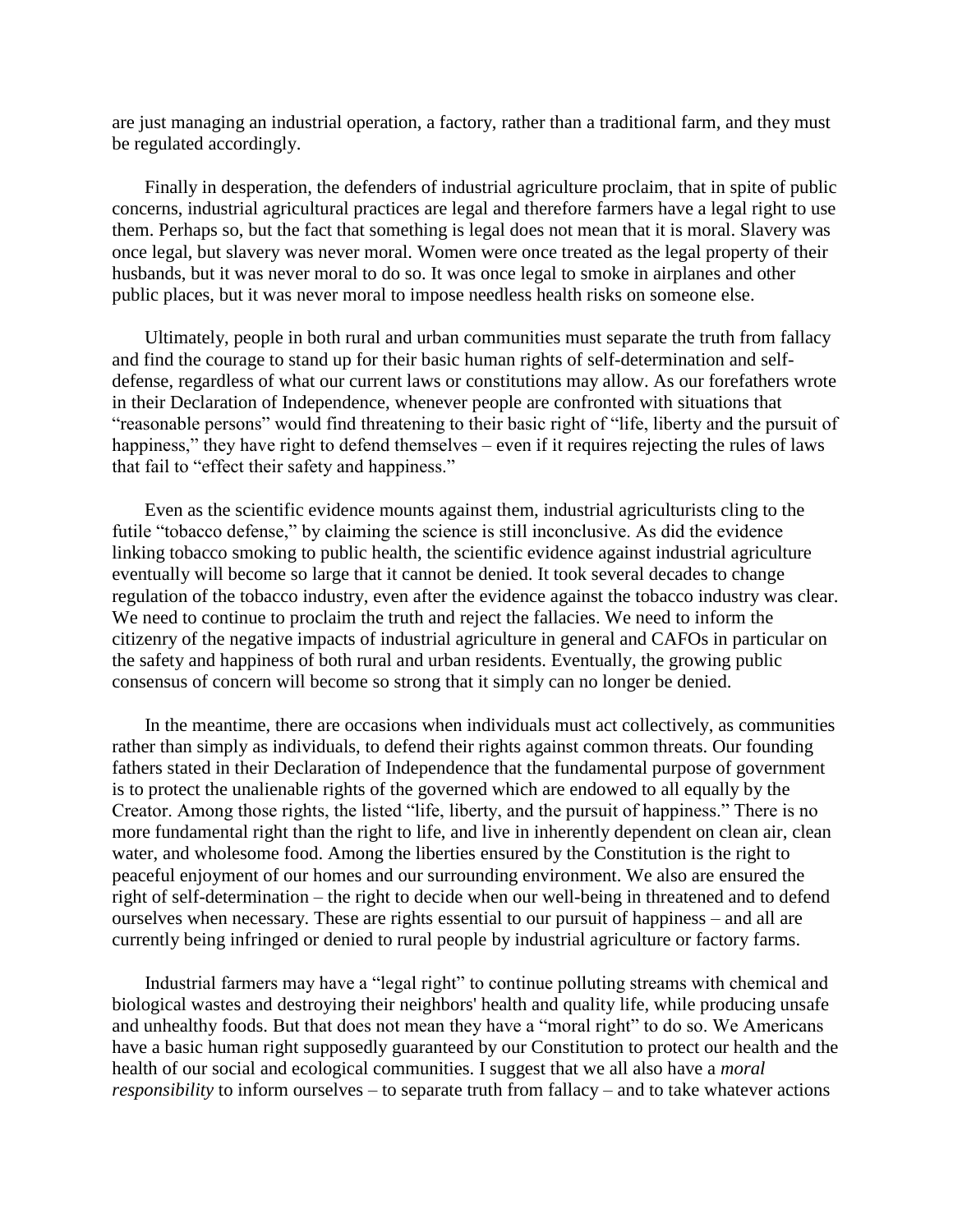we deem necessary to protect our individual and collective health and well-being – even if it means changing our laws or even our government.

End Notes

<sup>i</sup> Right to Know, GMO, [http://www.righttoknow-gmo.org/states](;http:/www.righttoknow-gmo.org/states).  $\overline{a}$ 

ii Chicago Tribune, "World's most popular weed-killer labeled probable carcinogen," March 23, 2015 [http://www.chicagotribune.com/business/breaking/chi-weed-killer-roundup-carcinogen-20150322-story.html](;http:/www.chicagotribune.com/business/breaking/chi-weed-killer-roundup-carcinogen-20150322-story.html) .

iii U.S. Environmental Protection Agency, Atrazine Chemical Summary, U.S. EPA Toxicity and Exposure Assessment for Children's Health, 2007[, http://www.epa.gov/teach/chem\\_summ/Atrazine\\_summary.pdf](;http:/www.epa.gov/teach/chem_summ/Atrazine_summary.pdf) .

iv One Green Planet, "9 States That Have Banned Cruel Gestation Crates for Pigs," [http://www.onegreenplanet.org/animalsandnature/states-that-have-banned-cruel-gestation-crates-for-pigs/](;http:/www.onegreenplanet.org/animalsandnature/states-that-have-banned-cruel-gestation-crates-for-pigs/) .

<sup>v</sup> The Huffington Post, Cage Free Eggs, [http://www.huffingtonpost.com/news/cage-free-eggs/](;http:/www.huffingtonpost.com/news/cage-free-eggs/) .

vi Brian Kranz, "Politics Stall Antibiotic Ban in Congress, *Healthline*, [http://www.healthline.com/health/antibiotics/politics-pork-and-poultry-why-legislation-has-not-passed](;http:/www.healthline.com/health/antibiotics/politics-pork-and-poultry-why-legislation-has-not-passed) .

vii Carey Biron, "Drug makers agree to U.S. ban on livestock antibiotics," Inter Press Services, [http://www.ipsnews.net/2014/03/drugmakers-agree-u-s-ban-livestock-antibiotics/](;http:/www.ipsnews.net/2014/03/drugmakers-agree-u-s-ban-livestock-antibiotics/)

viii Karen Hudson, "In the Spotlight: Illinoisans still not protected from livestock factories," Peoria Journal Star, February 22, 2014[. http://www.pjstar.com/article/20140222/Opinion/140229701](;http:/www.pjstar.com/article/20140222/Opinion/140229701) .

<sup>ix</sup> Food Dialogues, "About USFRA," [http://www.fooddialogues.com](;http:/www.fooddialogues.com) .

<sup>x</sup> Pew Commission on Industrial Farm Animal Production: "Putting Meat on The Table: Industrial Farm Animal Production in America," 2008, [http://www.pewtrusts.org/news\\_room\\_detail.aspx?id=38438](;http:/www.pewtrusts.org/news_room_detail.aspx?id=38438), full report, [http://www.ncifap.org/](;http:/www.ncifap.org/) .

xiJohns Hopkins Center for a Livable Future, "Industrial Food Production in America; Examining the impacts of the Pew Commissions primary recommendations." [http://www.jhsph.edu/research/centers-and-institutes/johns-hopkins](;http:/www.jhsph.edu/research/centers-and-institutes/johns-hopkins-center-for-a-livable-future/_pdf/research/clf_reports/CLF-PEW-for%20Web.pdf)[center-for-a-livable-future/\\_pdf/research/clf\\_reports/CLF-PEW-for%20Web.pdf.](;http:/www.jhsph.edu/research/centers-and-institutes/johns-hopkins-center-for-a-livable-future/_pdf/research/clf_reports/CLF-PEW-for%20Web.pdf)

<sup>xii</sup> U.S. Department of Agriculture Natural Resources Conservation Service and U.S. Environmental Protection Agency, "Unified National Strategy for Animal Feeding Operations," draft, September 11, 1998, as quoted in *CAFO: The Tragedy of Industrial Animal Factories*, Myths, Dan Imhoff, editor, [http://www.cafothebook.org/thebook\\_myths\\_6.htm](;http:/www.cafothebook.org/thebook_myths_6.htm) .

xiii Iowa Department of Natural Resources, Iowa's Section 303(d) Impaired Water Listings, [http://www.iowadnr.gov/Environment/WaterQuality/WaterMonitoring/ImpairedWaters.aspx](;http:/www.iowadnr.gov/Environment/WaterQuality/WaterMonitoring/ImpairedWaters.aspx)

xiv Carla Klein, "The Facts about CAFOs and Health Ordinances," Sierra Club, Ozark Chapter, 2006, [https://missouri2.sierraclub.org/newsletter/facts-about-cafos-and-health-ordinances.](;https:/missouri2.sierraclub.org/newsletter/facts-about-cafos-and-health-ordinances)

xv World Society for Protection of Animals, "What's on Your Plate? The Hidden Costs of Industrial Animal Agriculture in Canada, 2012, [http://richarddagan.com/cafo-ilo/WSPA\\_WhatsonYourPlate\\_FullReport.pdf](;http:/richarddagan.com/cafo-ilo/WSPA_WhatsonYourPlate_FullReport.pdf) .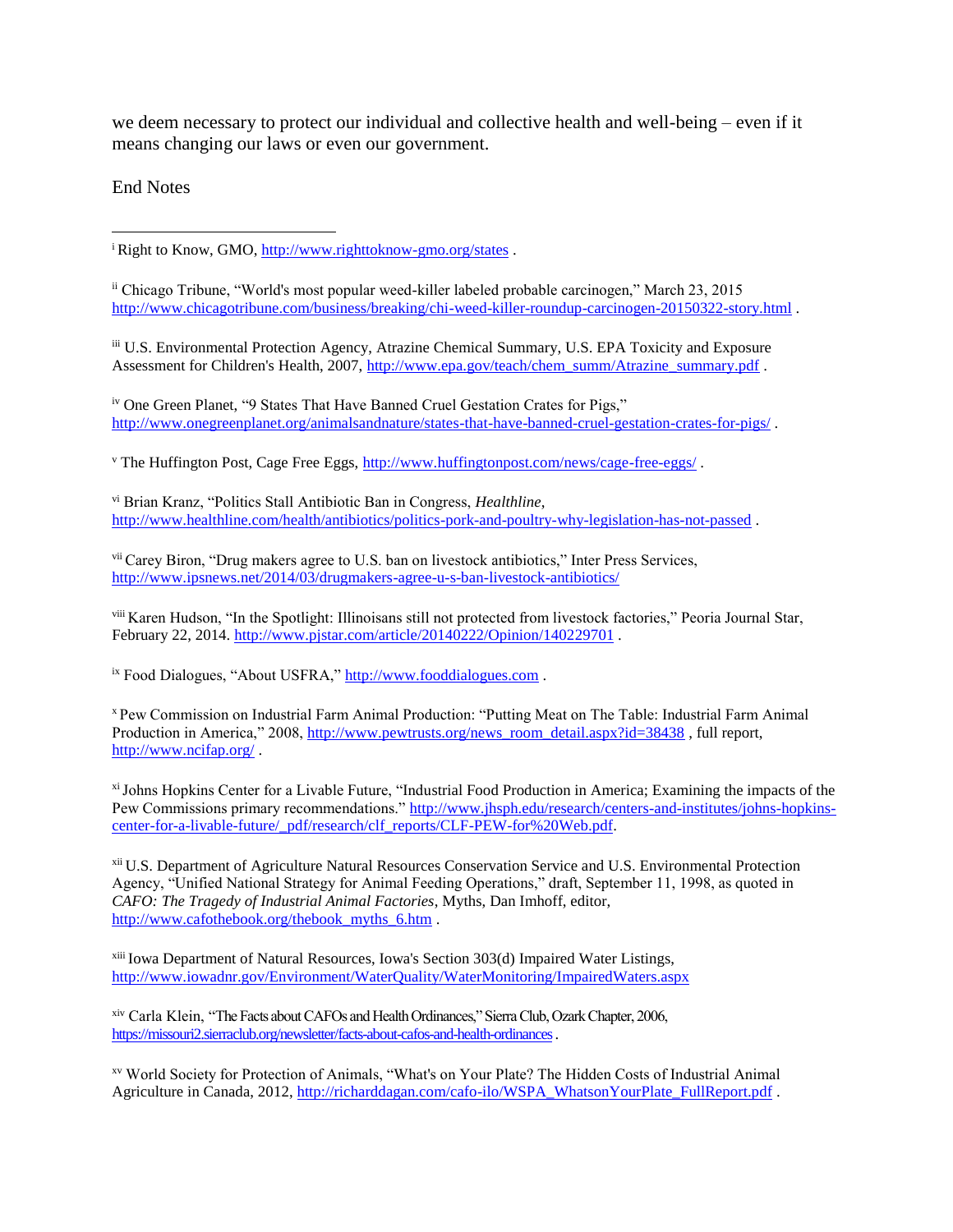xvi U.S. Food and Drug Administration, Recalls, Market Withdrawals, and Safety Alerts, [http://www.fda.gov/Safety/Recalls/](;http:/www.fda.gov/Safety/Recalls/) .

 $\overline{a}$ 

*xvii* [Cuiwei Zhao,](;http:/aem.asm.org/search?author1=Cuiwei+Zhao&sortspec=date&submit=Submit) and others, Prevalence of *Campylobacter* spp.*, Escherichia coli*, and *Salmonella* Serovars in Retail Chicken, Turkey, Pork, and Beef from the Greater Washington, D.C., Area, *Applied Environmental Microbiology*, December 2001 vol. 67 no. 12. [http://aem.asm.org/content/67/12/5431.short](;http:/aem.asm.org/content/67/12/5431.short) .

xviii [Andrew E. Waters](;http:/cid.oxfordjournals.org/search?author1=Andrew+E.+Waters&sortspec=date&submit=Submit) and others, Multidrug-Resistant Staphylococcus aureus in US Meat and Poultry**,** *Clinical Infectious Diseases*, (2011) 52 (10):1227-1230, published online: April 15, 2011, [http://cid.oxfordjournals.org/content/52/10/1227.full](;http:/cid.oxfordjournals.org/content/52/10/1227.full) .

xix T.R. Callaway and others, Forage Feeding to Reduce Preharvest Escherichia coli Populations in Cattle, a Review, *Journal of Dairy Science*, March 2003Volume 86, Issue 3, Pages 852–860, [http://www.journalofdairyscience.org/article/S0022-0302\(03\)73668-6/abstract?cc=y](;http:/www.journalofdairyscience.org/article/S0022-0302(03)73668-6/abstract?cc=y).

xx U.S. Government Accounting Office report to congressional requestors, "ANTIBIOTIC RESISTANCE Federal Agencies Need to Better Focus Efforts to Address Risk to Humans from Antibiotic Use in Animals," April 2004, [http://www.gao.gov/new.items/d04490.pdf](;http:/www.gao.gov/new.items/d04490.pdf) .

xxi US Center for Disease Control and Prevention, Antibiotic Resistance Threats in the United States, 2013 Executive Summary, [http://www.cdc.gov/drugresistance/threat-report-2013/pdf/ar-threats-2013-508.pdf#page=6](;http:/www.cdc.gov/drugresistance/threat-report-2013/pdf/ar-threats-2013-508.pdf#page=6) .

xxii United States EPA, *Literature Review of Contaminants in Livestock and Poultry Manure and Implications for Water Quality.* July 2013. [http://water.epa.gov/scitech/cec/upload/Literature-Review-of-Contaminants-in-Livestock](;http:/water.epa.gov/scitech/cec/upload/Literature-Review-of-Contaminants-in-Livestock-and-Poultry-Manure-and-Implications-for-Water-Quality.pdf)[and-Poultry-Manure-and-Implications-for-Water-Quality.pdf](;http:/water.epa.gov/scitech/cec/upload/Literature-Review-of-Contaminants-in-Livestock-and-Poultry-Manure-and-Implications-for-Water-Quality.pdf) .

xxiii Pew Commission Report on Industrial Animal Agriculture, "Impact of Industrial Farm Animal Production on Rural Communities," 2008, [http://www.ncifap.org/\\_images/212-8\\_pcifap\\_ruralcom\\_finaltc.pdf](;http:/www.ncifap.org/_images/212-8_pcifap_ruralcom_finaltc.pdf) .

xxiv Donnelle Eller, "Groups sue EPA over animal confinement air pollution," Des Moines Register, Jan 28, 2015,

[http://www.desmoinesregister.com/story/money/agriculture/2015/01/28/environmental-integrity](;http:/www.desmoinesregister.com/story/money/agriculture/2015/01/28/environmental-integrity-project-humane-society-epa-confinement-emissions-lawsuit/22473897/)[project-humane-society-epa-confinement-emissions-lawsuit/22473897/](;http:/www.desmoinesregister.com/story/money/agriculture/2015/01/28/environmental-integrity-project-humane-society-epa-confinement-emissions-lawsuit/22473897/)

xxvR-CALF USA. "Comments on Agriculture and Antitrust Enforcement Issues in Our 21st Century Economy." Comment to U.S. Department of Justice. December 31, 2009. [https://www.yumpu.com/en/document/view/30593081/r-calf-usas-comments-to-the-department-of-justice](;https:/www.yumpu.com/en/document/view/30593081/r-calf-usas-comments-to-the-department-of-justice-regarding-)[regarding-](;https:/www.yumpu.com/en/document/view/30593081/r-calf-usas-comments-to-the-department-of-justice-regarding-) .

xxvi Pew Commission Report on Industrial Animal Agriculture, "Impact of Industrial Farm Animal Production on Rural Communities," 2008?, [http://www.ncifap.org/\\_images/212-8\\_pcifap\\_ruralcom\\_finaltc.pdf](;http:/www.ncifap.org/_images/212-8_pcifap_ruralcom_finaltc.pdf) .

xxvii Curtis Stofferahn, "Industrialized Farming and Its Relationship to Community Well-Being: an Update of the 2000 Report by Linda Labao," special report prepared for the North Dakota, Office of Attorney General, [http://www.und.edu/org/ndrural/Lobao%20&%20Stofferahn.pdf](;http:/www.und.edu/org/ndrural/Lobao%20&%20Stofferahn.pdf) .

xxviii Economic Research Service, United States Department of Agriculture, "Price Spreads from Farm to Consumer," [http://www.ers.usda.gov/data-products/price-spreads-from-farm-to-consumer.aspx](;http:/www.ers.usda.gov/data-products/price-spreads-from-farm-to-consumer.aspx) .

<sup>xxix</sup> Richard Volpe, "Price inflation for food outpacing many other spending categories," Economic Research Service, USDA. [http://www.ers.usda.gov/amber-waves/2013-august/price-inflation-for-food-outpacing-many](;http:/www.ers.usda.gov/amber-waves/2013-august/price-inflation-for-food-outpacing-many-other-spending-categories.aspx#.VMQJKf7F98F)[other-spending-categories.aspx#.VMQJKf7F98F](;http:/www.ers.usda.gov/amber-waves/2013-august/price-inflation-for-food-outpacing-many-other-spending-categories.aspx#.VMQJKf7F98F) .